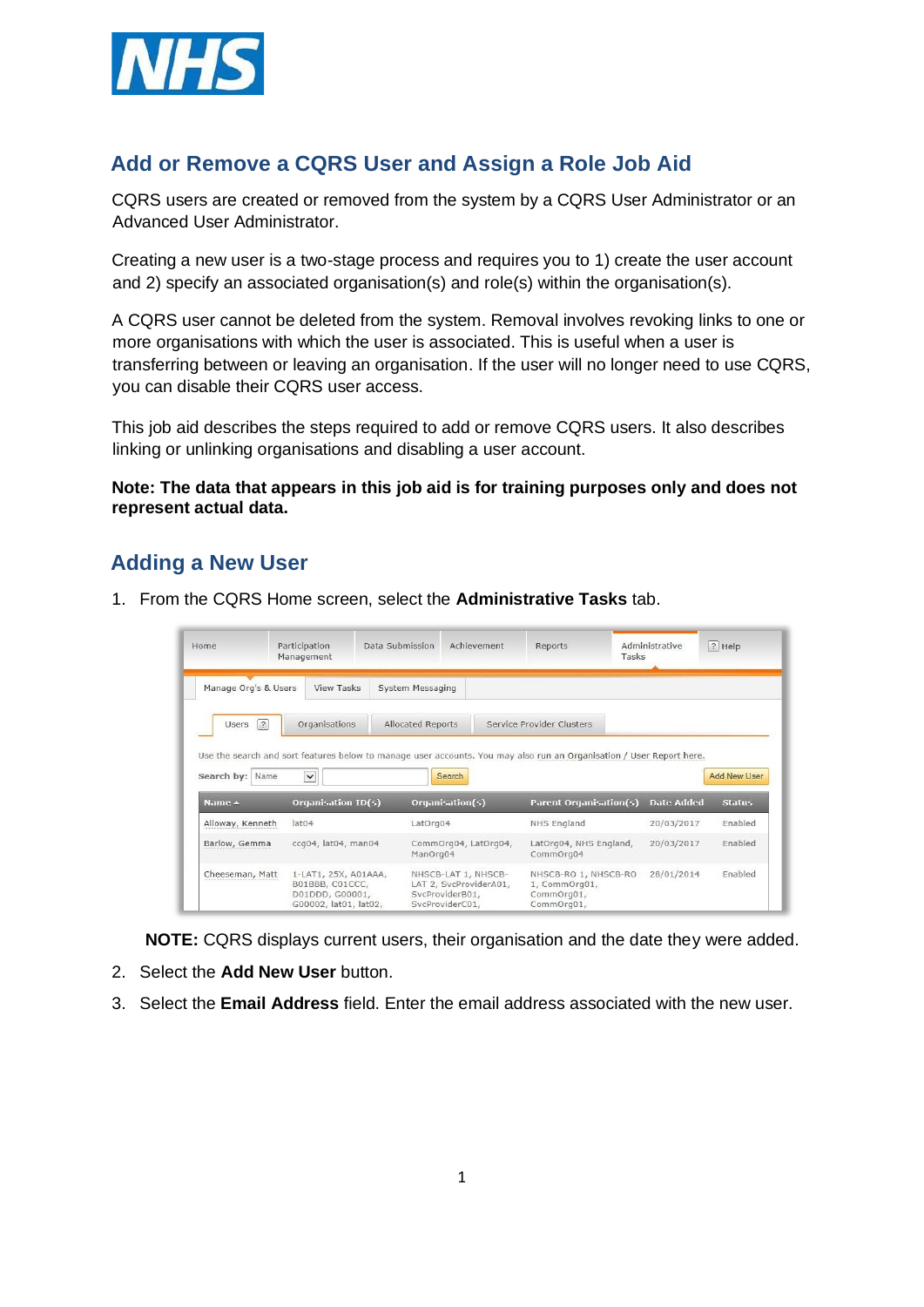

| Manage Org's & Users                   | View Tasks                                          | System Messaging  |                           |                                                        |
|----------------------------------------|-----------------------------------------------------|-------------------|---------------------------|--------------------------------------------------------|
| Users $\sqrt{?}$                       | Organisations                                       | Allocated Reports | Service Provider Clusters |                                                        |
| Add New User 2 - Verify Email          |                                                     |                   |                           | * indicates required field(s)<br>« Manage Orgs & Users |
| Email Address: *                       |                                                     |                   |                           |                                                        |
|                                        |                                                     |                   |                           |                                                        |
|                                        |                                                     |                   |                           |                                                        |
|                                        |                                                     |                   |                           |                                                        |
| Confirm Email Address: *<br>addresses. | Note: Only *nhs.net or *nhs.uk are acceptable email |                   |                           |                                                        |
|                                        |                                                     |                   |                           |                                                        |

- 4. Select or tab to the **Confirm Email Address** field and re-enter the email address associated with the new user.
- 5. Select the **Continue** button.

The Add New User–User Information screen displays. Note that the user email address information entered in the previous screen automatically appears. All fields, with the exception of **Mobile Phone**, are mandatory.

6. Complete all required fields.

| <b>User Details</b> ?                         |                      | * indicates required field(s)<br>« Manage Orgs & Users |
|-----------------------------------------------|----------------------|--------------------------------------------------------|
| <b>Email Address:</b>                         | Work Phone: *        |                                                        |
| ARNOLD.ADAMS@nhs.uk                           | 0987654321           | <b>CORS Access</b>                                     |
| Title:                                        | <b>Mobile Phone:</b> | $\circ$ Enabled<br>O Disabled                          |
| $\overline{\phantom{a}}$<br>$\rightarrow$     |                      | <b>Resend Registration Email</b>                       |
| First Name: *                                 |                      |                                                        |
| ARNOLD                                        |                      |                                                        |
| Last Name: *                                  |                      |                                                        |
| <b>ADAMS</b>                                  |                      |                                                        |
| User ID:                                      |                      |                                                        |
| aad548                                        |                      |                                                        |
| <b>Organisation Access</b>                    |                      | <b>Add Organisation</b>                                |
| commissioning-board-b - Commissioning Board B |                      | Remove Organisation                                    |
|                                               |                      |                                                        |
|                                               |                      | <b>Add Organisation</b>                                |
| Submit<br>Cancel                              |                      |                                                        |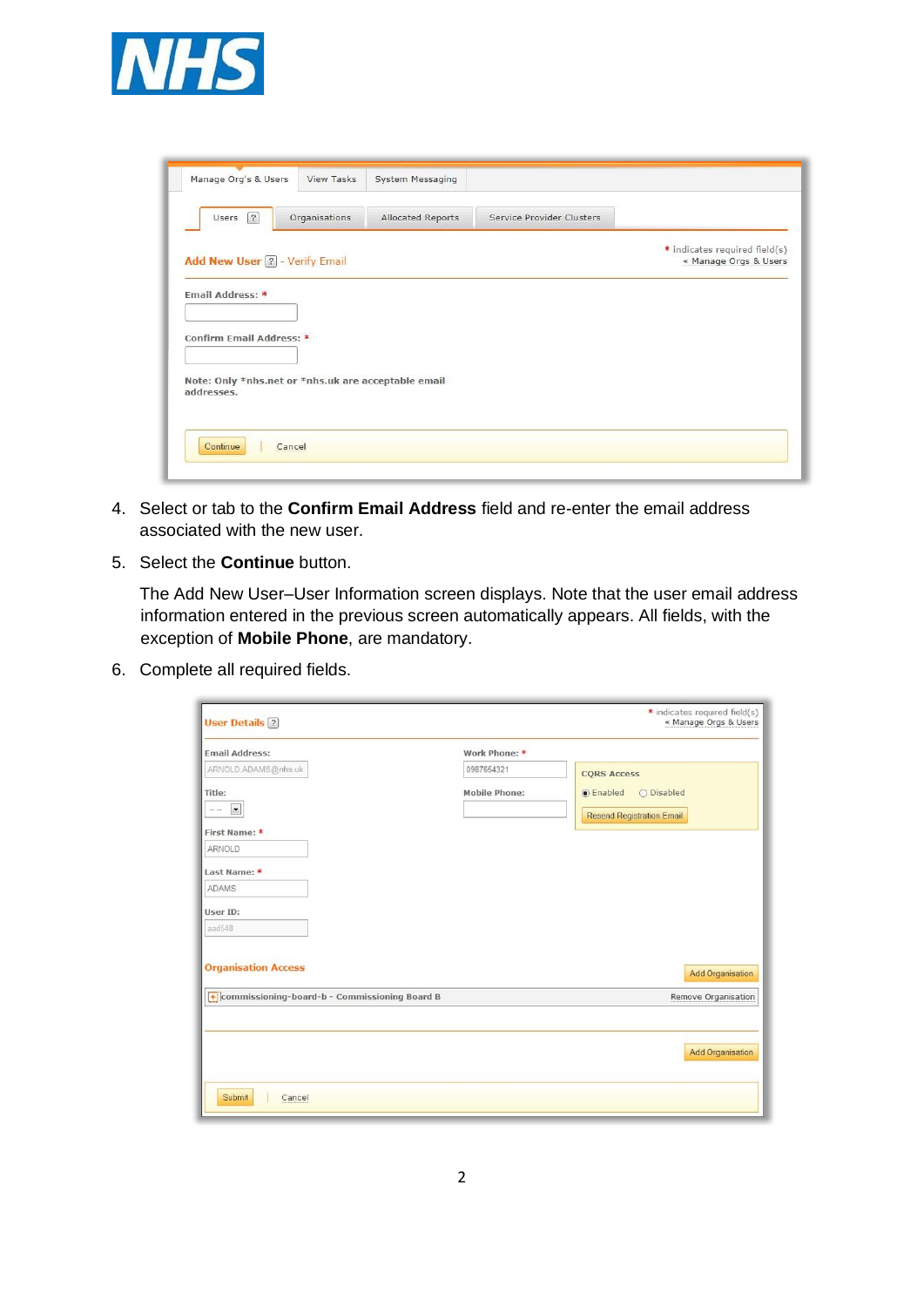

# **Adding Organisation and Role**

Next, you must link the new user with one or more organisations and specify their role permissions within those organisations.

- 7. Select the **Add Organisation** button.
- 8. If it is not visible, you can use the **Search By** filter to quickly find the organisation that is to be associated with the new user.
- 9. Select the checkbox next to the organisations that you wish to link to the new user.
- 10. Select the **Submit** button. An expanded view of the chosen organisation is displayed. Available CQRS roles can be viewed on this screen.

| ccq04 - CommOrg04<br>$\overline{\phantom{a}}$        | Remove Organisation                                               |  |  |  |  |
|------------------------------------------------------|-------------------------------------------------------------------|--|--|--|--|
| Parent Organisation: LatOrg04                        | Role(s): * Select None                                            |  |  |  |  |
| <b>Organisation Type:</b> Commissioning Organisation | Note: When no payment type is selected, all types are<br>included |  |  |  |  |
| Access Requested: 28/03/2017                         | Achievement Entry                                                 |  |  |  |  |
|                                                      | Payment Type:                                                     |  |  |  |  |
|                                                      | QOF<br>GPES<br>$\Box$ DES<br>$\Box$ CC<br>$\Box$ VAC<br>$THES$    |  |  |  |  |
|                                                      | Advanced User Admin                                               |  |  |  |  |
|                                                      | □ Approval Management                                             |  |  |  |  |
|                                                      | □ Commissioning Management                                        |  |  |  |  |

11. Select the relevant checkboxes next to the roles to be allocated to the new user.

**NOTE:** Each role expands to reveal payment-type capabilities. When you leave all Payment Type boxes unchecked, the user has access to all Payment Types for that particular role.

12. If relevant, select the checkbox next to the organisation's Service Provider Cluster(s) to limit the user's access within that organization.

Reference Job Aid "Restricting User Access Using a Service Provider Cluster" for additional information on assigning a user to a Service Provider Cluster.

| Service Provider Cluster(s):<br>Note: When no Provider Cluster is selected the user's access is not restricted by Provider Cluster. |                              |  |  |  |  |
|-------------------------------------------------------------------------------------------------------------------------------------|------------------------------|--|--|--|--|
| Short Name                                                                                                                          | Name                         |  |  |  |  |
| C61A6DB801                                                                                                                          | Eastern City Practices       |  |  |  |  |
| 873CF39F1C                                                                                                                          | Northern Region GP Practices |  |  |  |  |
| B089991938                                                                                                                          | Western Area GP Cluster      |  |  |  |  |

13. Select the **Submit** button. CQRS displays a message confirming that you have successfully added the new user.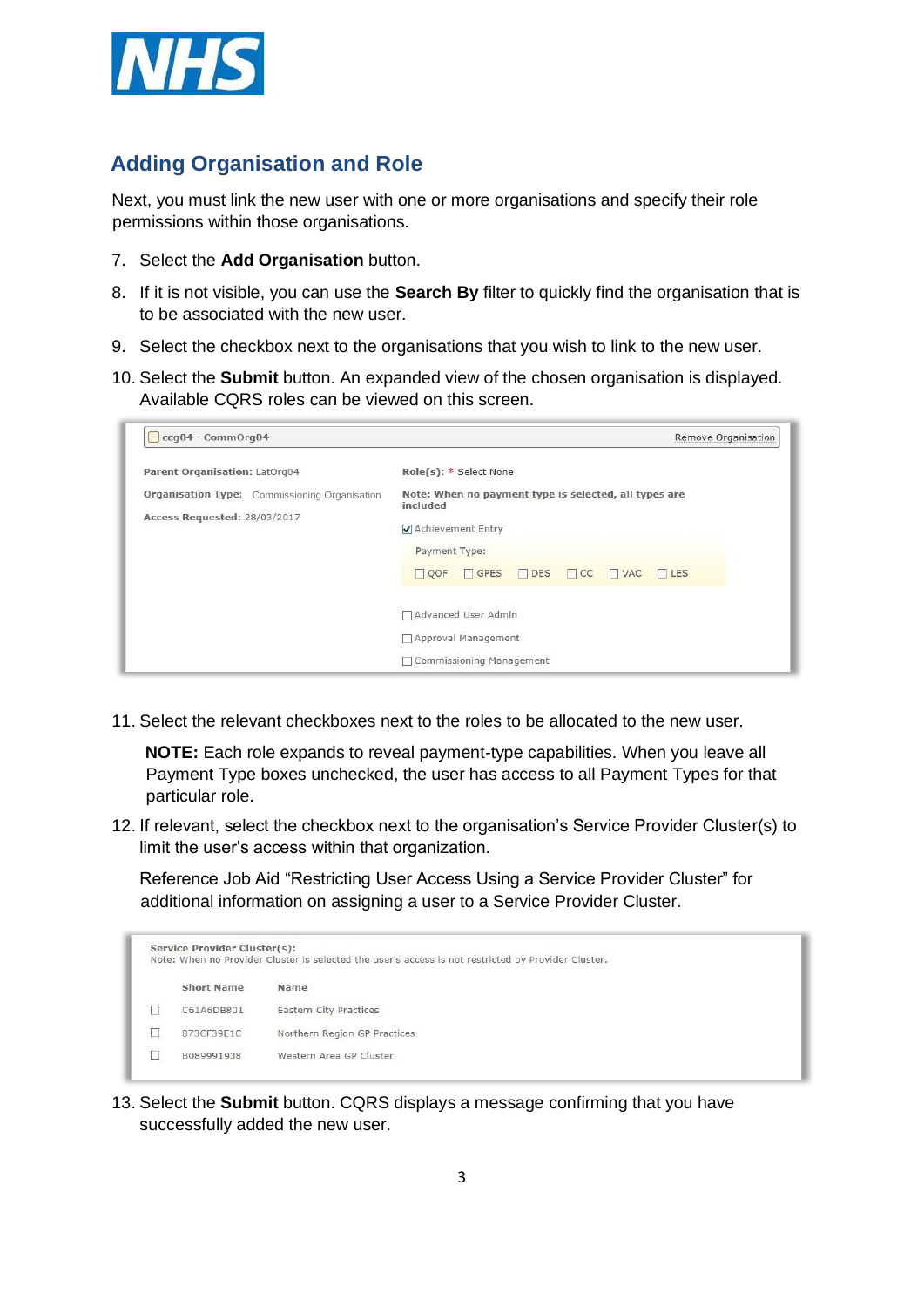

### **Removing Organisation Access for a User**

Remember, you cannot delete a CQRS user. Removal simply means that you revoke any or all links to organisations. If the user no longer has responsibilities within CQRS, you can disable their access to the system.

1. From the CQRS Home screen, select the **Administrative Tasks** tab.

| Home                                                      | Participation<br>Management | Data Submission   | Achievement          | Reports                                                                                                              | Administrative<br>Tasks | ? Help              |
|-----------------------------------------------------------|-----------------------------|-------------------|----------------------|----------------------------------------------------------------------------------------------------------------------|-------------------------|---------------------|
| Manage Org's & Users                                      | <b>View Tasks</b>           | System Messaging  |                      |                                                                                                                      |                         |                     |
| $\sqrt{2}$<br>Users                                       | Organisations               | Allocated Reports |                      | Service Provider Clusters                                                                                            |                         |                     |
|                                                           |                             |                   |                      |                                                                                                                      |                         |                     |
| Name                                                      | $\checkmark$                |                   | Search               | Use the search and sort features below to manage user accounts. You may also run an Organisation / User Report here. |                         | <b>Add New User</b> |
|                                                           | <b>Organisation ID(s)</b>   |                   | Organisation(s)      | <b>Parent Organisation(s)</b>                                                                                        | <b>Date Added</b>       | <b>Status</b>       |
|                                                           | lat <sub>04</sub>           | LatOrg04          |                      | NHS England                                                                                                          | 20/03/2017              | Enabled             |
| Search by:<br>Name A<br>Alloway, Kenneth<br>Barlow, Gemma | ccq04, lat04, man04         | ManOrg04          | CommOrg04, LatOrg04, | LatOrg04, NHS England,<br>CommOrg04                                                                                  | 20/03/2017              | Enabled             |

**NOTE:** CQRS displays current users, their organisation and the date they were added. If the user name is not displayed, use the **Search By** filter to locate them.

- 2. Select the user name from the display list.
- 3. To remove access to an organisation, select the **Remove Organisation** link.

| $\left[-\right]$ ccq04 - CommOrg04                   | Remove Organisation                                               |
|------------------------------------------------------|-------------------------------------------------------------------|
| Parent Organisation: LatOrg04                        | Role(s): * Select None                                            |
| <b>Organisation Type:</b> Commissioning Organisation | Note: When no payment type is selected, all types are<br>included |
| Access Requested: 20/03/2017                         | Achievement Entry                                                 |
|                                                      | Advanced User Admin                                               |
|                                                      | Approval Management                                               |

4. Select the **Submit** button.

CQRS displays a message confirming that you have successfully removed user access to the chosen organisation.

If the user no longer has any CQRS responsibilities, you will also need to disable their access to the system. If this is the case, continue with the steps described below.